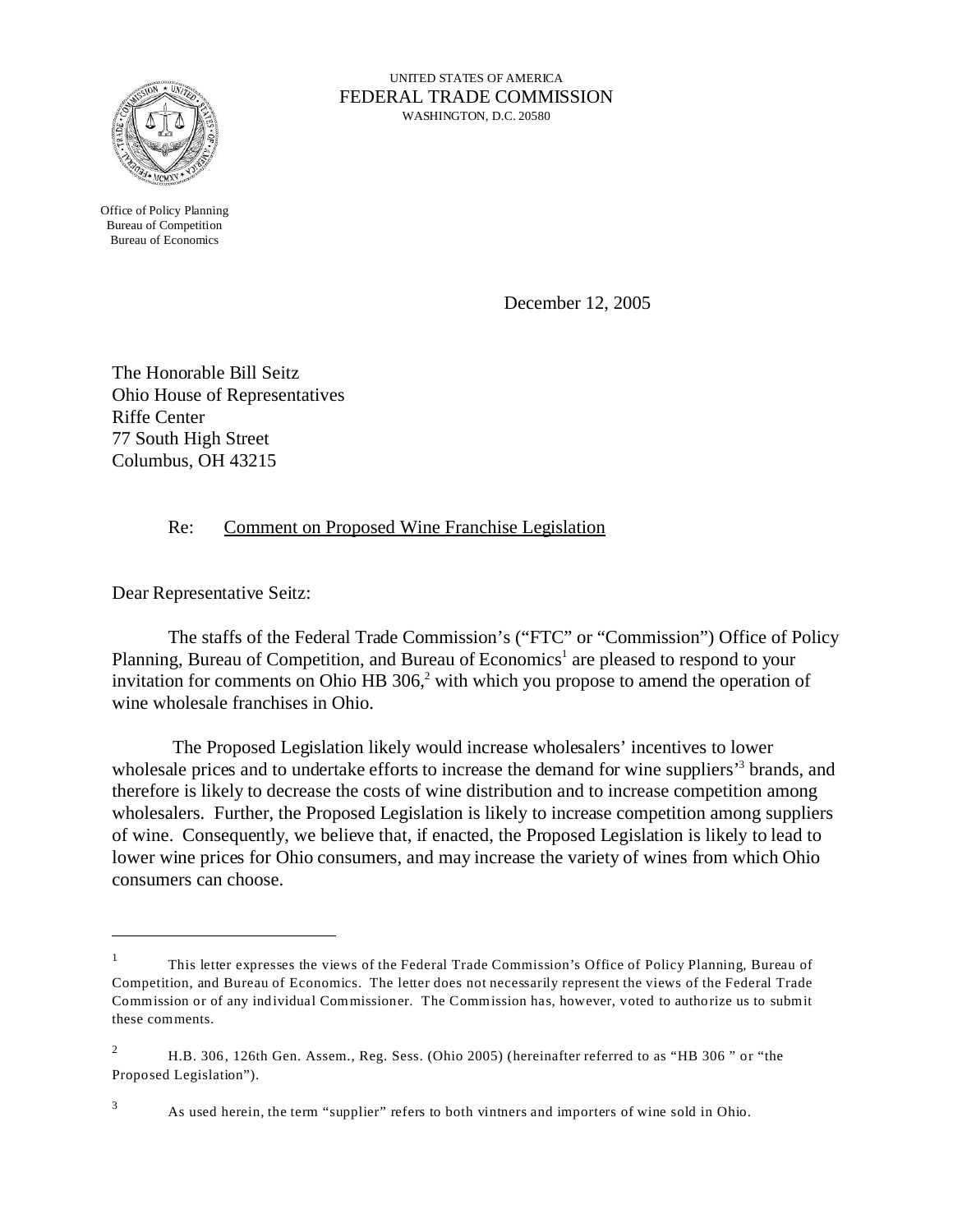Representative Seitz December 12, 2005 Page 2 of 13

## **Interest and Experience of the FTC**

The FTC enforces laws prohibiting unfair methods of competition and unfair or deceptive acts or practices in or affecting commerce.<sup>4</sup> Pursuant to this statutory mandate, the Commission seeks to identify business practices and regulations that impede competition without offering countervailing benefits to consumers.<sup>5</sup> The Commission and its staff have considerable experience in analyzing the competitive impact of regulations affecting the alcoholic beverage industry. For example, the FTC staff has commented in the past on proposed restrictions on the vertical relationships between alcoholic beverage producers and wholesalers.<sup>6</sup> Further, in 2003, the Commission staff released a report on the competitive effects of bans on direct shipments of wine,<sup>7</sup> and in 2004, the FTC staff commented on a proposed New York bill involving direct shipment of wine.<sup>8</sup>

#### **The Proposed Legislation**

The Proposed Legislation would make several changes to the manner in which wholesale wine franchises operate in Ohio. First, HB 306 would eliminate the current minimum markup on wine at the wholesale level.<sup>9</sup> Ohio law currently requires wholesalers to mark up their wine prices by a minimum of  $33.3$  percent,<sup>10</sup> and further requires retailers to mark up their wine prices

<sup>6</sup>*See*, *e.g*., Letter from FTC Staff to Cal. State Sen. Wesley Chesbro (Aug. 24, 2005), *at*  <http://www.ftc.gov/os/2005/08/050826beerfranchiseact.pdf>; Letter from Chicago Regional Office to Ill. State Sen. Dan Cronin (Mar. 31, 1999), *at* <http://www.ftc.gov/be/v990005.htm>; Letter from Atlanta Regional Office to North Carolina State Sen. Hamilton C. Horton, Jr. (Mar. 22, 1999), *at* <http://www.ftc.gov/be/v990003.htm>; Statement of Phoebe Morse, Dir., Boston Regional Office to the Mass. Alcoholic Beverages Control Comm'n (June 26, 1996), *at*  [http://www.ftc.gov/be/v960012.htm](http://www.ftc.gov/be/v960012.htm.).

7 [http://www.ftc.gov/os/2003/07/winereport2.pdf](http://www.ftc.gov/os/2003/07/winereport2.pdf.). POSSIBLE ANTICOMPETITVE BARRIERS TO E-COMMERCE: WINE, FTC STAFF REPORT (2003), at

8 Letter from FTC Staff to New York State Rep. William Magee *et al.* (Mar. 29, 2004), *at*  [http://www.ftc.gov/be/v040012.pdf](http://www.ftc.gov/be/v040012.pdf.).

10 OHIO ADMIN. CODE  $4301:1-1-03(C)(2)(b)$ .

<sup>4</sup> Federal Trade Commission Act, 15 U.S.C. § 45.

<sup>5</sup> Specific statutory authority for the FTC's competition advocacy program is found in Sections 6(a) and (f) of the FTC Act, under which Congress authorized the FTC "[t]o gather and compile information concerning, and to investigate from time to time the organization, business, conduct, practices, and management of any person, partnership, or corporation engaged in or whose business affects commerce," and "[t]o make public from time to time such portions of the information obtained by it hereunder as are in the public interest." 15 U.S.C.  $\S$  46(a), (f).

<sup>&</sup>lt;sup>9</sup> HB 306 § 1, at 6. HB 306 also would prohibit the Ohio Liquor Control Commission from establishing minimum wholesale prices for wine. *Id.*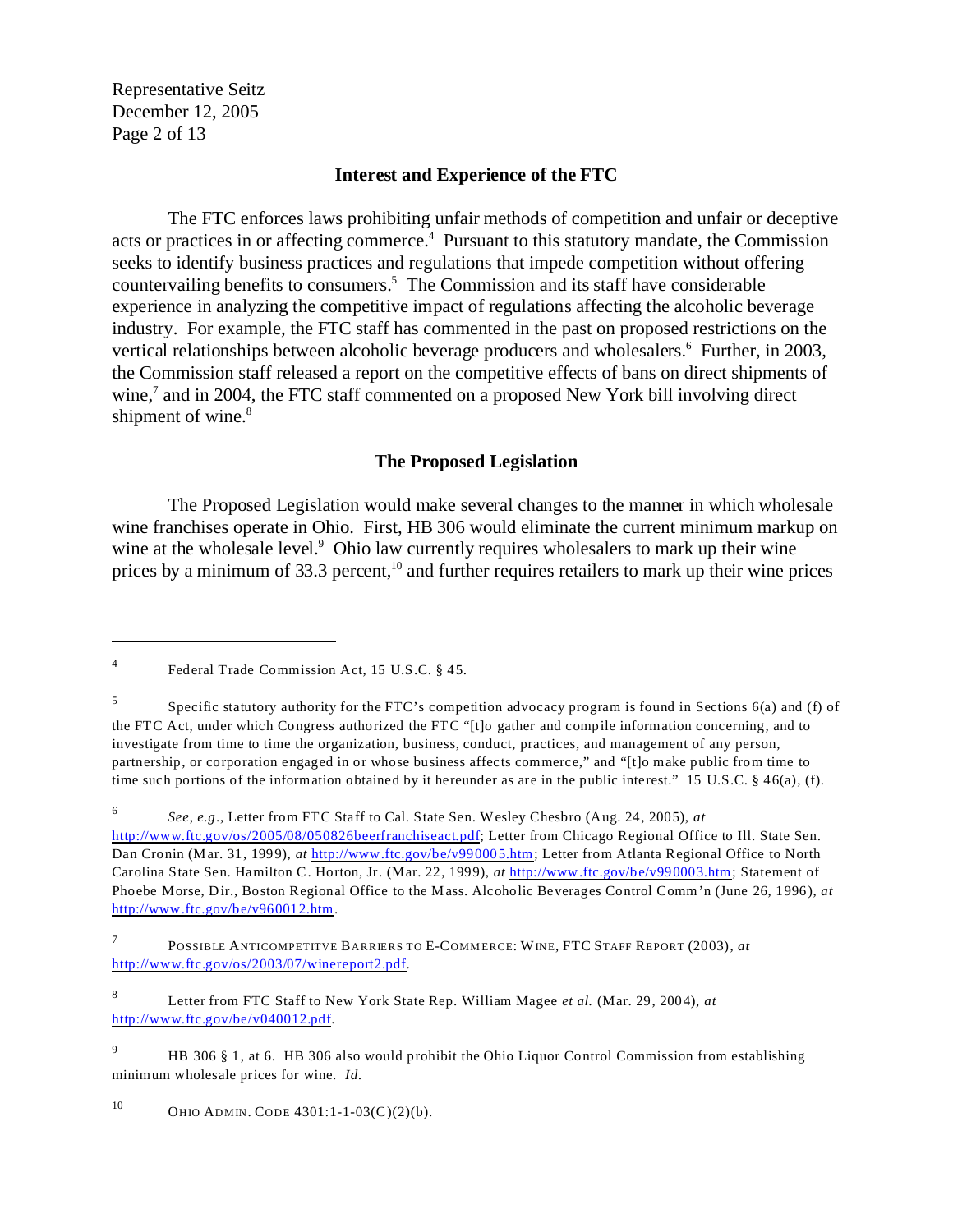Representative Seitz December 12, 2005 Page 3 of 13

by a minimum of 50 percent.<sup>11</sup> Elimination of the minimum wholesale markup for wine would mirror current Ohio law regarding beer, which has no minimum wholesale markup.<sup>12</sup> You have indicated that, to the best of your knowledge, only Ohio and Washington currently require such a wholesale markup on wine.

HB 306 also would eliminate mandatory exclusive territories for the wholesale distribution of wine.<sup>13</sup> In addition, HB 306 would repeal current statutory requirements for terminating a wholesale wine franchise agreement.<sup>14</sup> Specifically, Ohio law currently requires "just cause" for such terminations.<sup>15</sup>

Further, under the Proposed Legislation, suppliers and wholesalers would be free to extend to wholesalers and retailers, respectively, up to thirty days of credit for wine purchases.<sup>16</sup> Current law requires that wholesalers and retailers pay by cash or check immediately upon receipt of any wine shipment.<sup>17</sup>

Finally, HB 306 would create a committee tasked with "study[ing] the best means of improving wholesale distribution of wine in Ohio" and reporting its findings to the Ohio Legislature within 210 days<sup>18</sup> of the effective date of HB 306.<sup>19</sup>

13 HB 306 § 1, at 1-2 (eliminating prohibition of "[a]ward[ing] an additional franchise for the sale of the same brand within the same sales area or territory").

<sup>14</sup>*Id.* at 1-3.

15 OHIO REV. CODE § 1333.84(A).

16 HB 306 § 1, at 7-8.

<sup>&</sup>lt;sup>11</sup> *Id.* at (C)(2)(c). Although HB 306 does not address this minimum retail markup, such markup generally has the same negative effects on competition among retailers that the wholesale markup has on competition among wholesalers. *See infra* Section A.3. That is, it limits price competition and protects inefficient, high-cost retailers from competition from more efficient rivals, all to the detriment of wine consumers in Ohio.

<sup>12</sup>*See* OHIO REV. CODE § 4301.041 (granting Ohio Liquor Control Commission authority to establish minimum retail markup on beer); *see also* OHIO ADMIN. CODE 4301:1-1-72(B)(1)-(3) (requiring 25% minimum retail markup on beer).

<sup>17</sup> OHIO REV. CODE § 4301.24.

<sup>18</sup> All other provisions in HB 306 would become operative one year after the bill's effective date. HB 306 § 3, at 10.

<sup>19</sup>*Id.* § 4, at 10-11. HB 306 also would expressly prohibit the use of volume or quantity discounts in connection with sales of wine (or any other alcoholic beverage) to wholesalers and retailers. *Id.* § 1, at 6. Such a prohibition would likely increase the price that Ohio consumers pay for wine. It is our understanding, however, that this amendment to the Revised Code would merely codify a rule already contained in the Administrative Code. *See*  OHIO ADMIN. CODE  $4301:1-1-43(A)(2)$  (prohibiting "discounts based on quantity of sales or any other reason"). If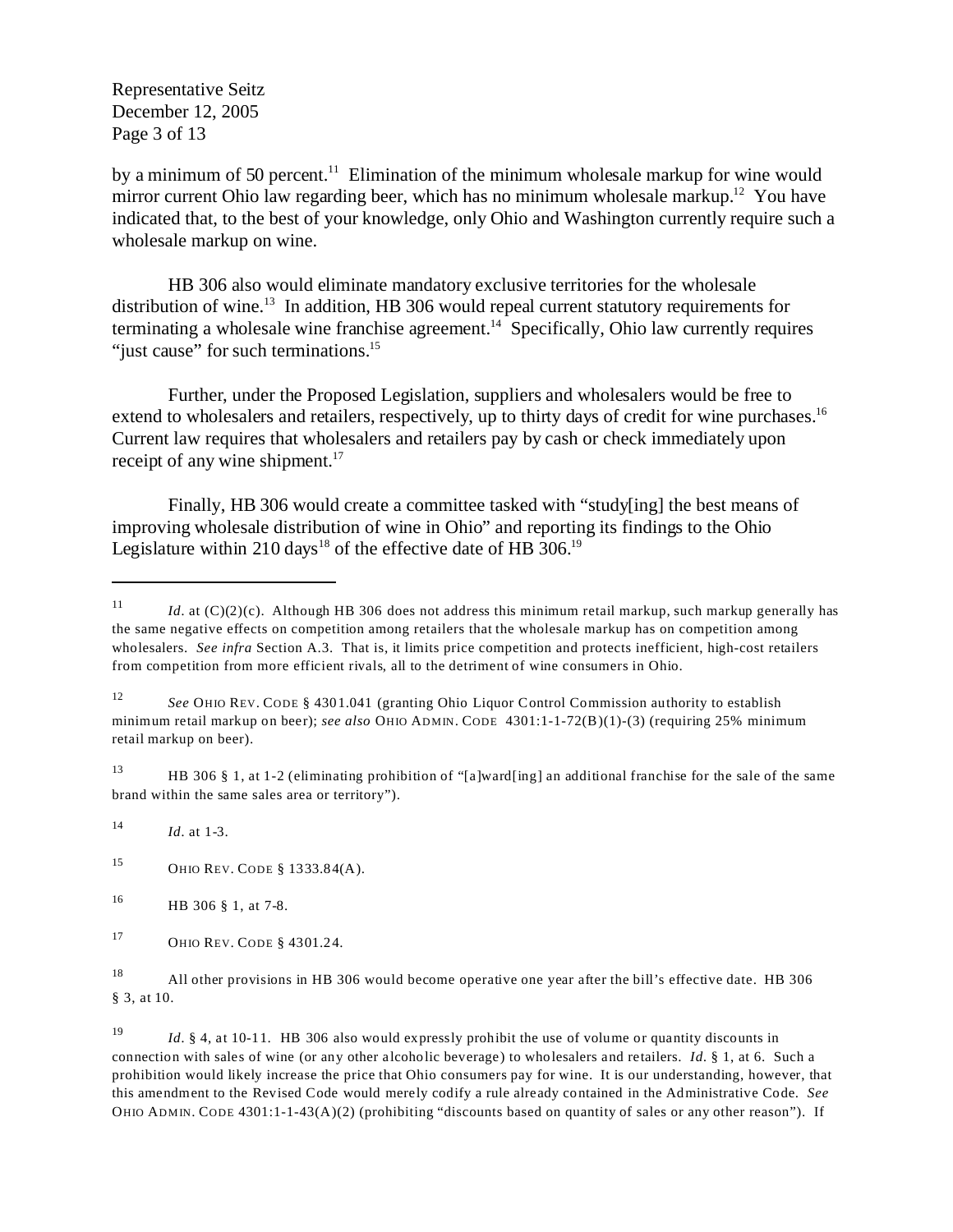Representative Seitz December 12, 2005 Page 4 of 13

#### **Competitive Effects of the Proposed Legislation**

Ohio law has created a "three-tier" wine distribution system. Ohio law prohibits suppliers (the first tier) from selling their product directly to retailers (the third tier).<sup>20</sup> Instead, suppliers must sell their wine to licensed wholesalers (the second tier), which in turn supply retailers. Ohio law currently prohibits suppliers from holding ownership interests in either wholesalers or retailers, just as it prohibits wholesalers from holding ownership interests in retailers. $^{21}$ 

Within this three-tier system, wholesalers perform several key functions to create and maintain demand for the wine brands that they distribute. Wholesalers are responsible for storing and delivering a supplier's wine in a manner that maintains the wine's quality. Additionally, wholesalers establish retail networks to sell the brands of wine that they carry. Although suppliers typically are responsible for providing national and regional advertising, wholesalers often provide point-of-sale promotion, such as enhanced product placement, setting up displays, conducting in-store events, and supplying retailers (and ultimately consumers) with information on the brands that wholesalers distribute.

As discussed in more detail below, HB 306 would make it easier for a wine supplier to enforce contractual arrangements designed to reduce wholesale prices and to increase wholesaler incentives to provide demand-enhancing services, and therefore is likely to lower suppliers' costs of distribution and to enhance competition among both wholesalers and suppliers. HB 306 also would enhance competition among wholesalers by increasing their incentives to lower wholesale prices. Accordingly, if enacted, the Proposed Legislation would likely result in lower wine prices for Ohio consumers and may lead to more variety.

## **A. Increase in Competition Among Wine Wholesalers**

There are several reasons why HB 306 is likely to increase competition among wine wholesalers for suppliers' business and thereby benefit consumers.

## **1. Elimination of Mandatory Exclusive Territories Is Likely to Enhance Competition Among Wholesalers**

The currently mandated exclusive territories for wine sales in Ohio prevent a supplier from simply hiring another wholesaler in the same territory to distribute its brand in competition

this is the case, this provision of HB 306 would have no impact.

 $20$  Retailers include all outlets that sell directly to consumers, including bars and restaurants.

<sup>21</sup> OHIO REV. CODE § 4301.24.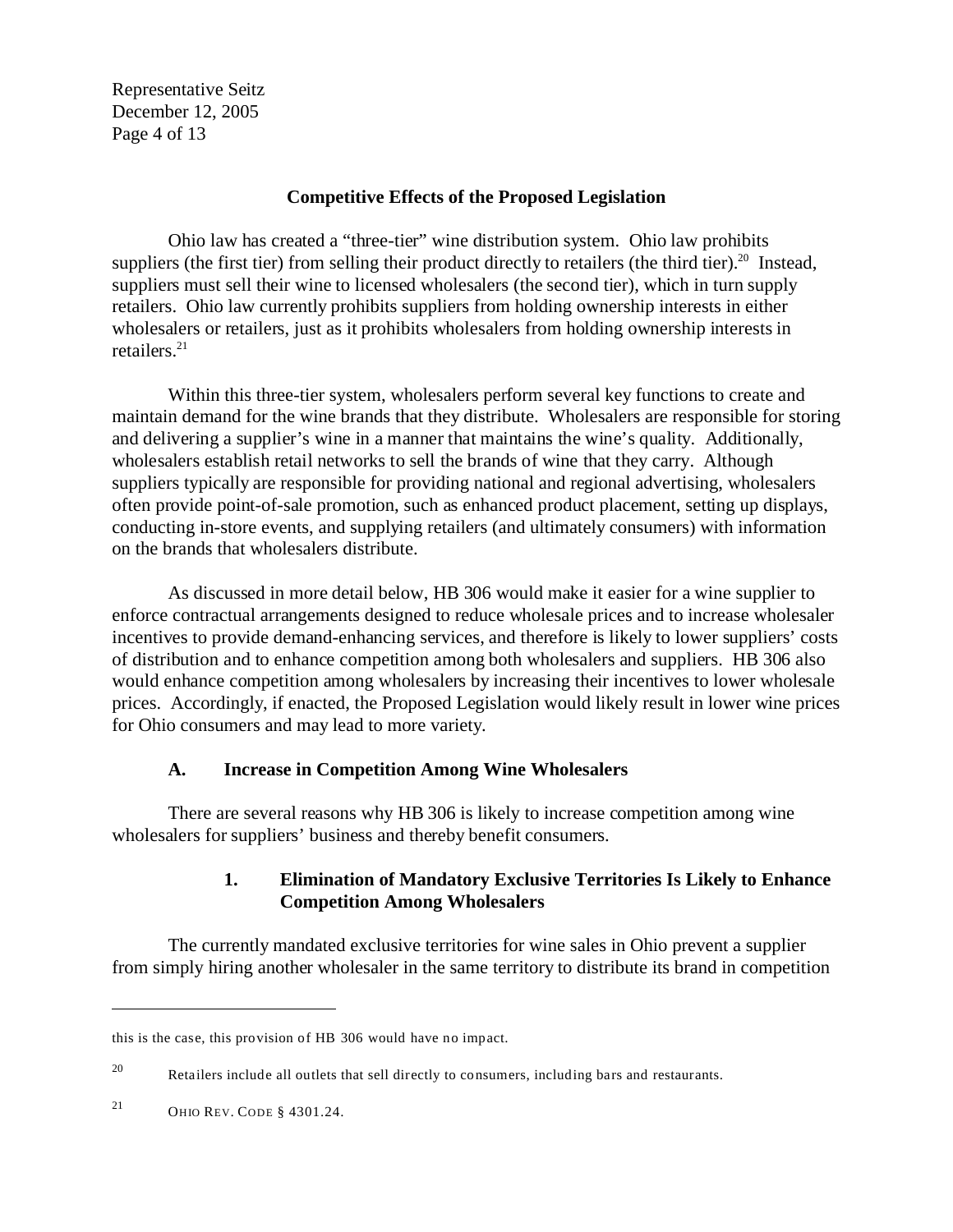Representative Seitz December 12, 2005 Page 5 of 13

with a non-performing incumbent wholesaler. Further, the exclusive territory requirement limits suppliers' freedom to respond to changes in market conditions. For example, the requirement prevents a supplier from combining territories to achieve scale efficiencies, or from dividing between two wholesalers an existing territory in which demand is growing.

HB 306 would eliminate the exclusive territory requirement, thus permitting suppliers – if they so choose, based on their individual economic calculations – to contract with multiple wholesalers in any given geographic area. In the absence of the exclusive territory requirement, however, a supplier may nonetheless choose to utilize exclusive territories. Exclusive territories can have procompetitive effects by better aligning supplier and wholesaler incentives to engage in promotional and other activities designed to enhance demand for the supplier's brands.<sup>22</sup> Accordingly, it is better to let private parties determine whether it is in their interests to enter into contracts that contain exclusive territory provisions than to mandate such terms. Because suppliers have an incentive to minimize the cost and maximize the effectiveness of distribution, they are likely to grant wholesalers exclusive territories only if such contracts are likely to increase output. For these reasons, the elimination of mandatory exclusive territories is likely to enhance competition among wine wholesalers.

## **2. Easing the Requirements for Termination of a Wholesaler Is Likely to Enhance Competition Among Wholesalers**

Typically, the ability of suppliers to terminate or not renew a franchise agreement provides wholesalers with an incentive to perform their distribution functions to the satisfaction of their suppliers. By prohibiting a supplier from terminating (or failing to renew) a contract with a wholesaler except for "just cause," and by requiring a supplier to give a wholesaler 60 days written notice of the reasons for such termination, current Ohio law limits a supplier's ability to ensure that a wholesaler is acting in the supplier's best interests. Overly restrictive termination requirements also prevent suppliers from reacting quickly and efficiently to changes in market conditions and consumer preferences. The end result is that suppliers are often locked into dealing with certain wholesalers, even if such distribution relationships are inefficient – not just for the suppliers, but from a consumer welfare perspective as well. For example, suppliers might be unable to restructure distribution networks that have become obsolete. The higher prices associated with such inefficiencies would presumably be passed on to consumers.

By eliminating the "just cause" requirement, HB 306 would make it less difficult for a supplier to terminate (or refuse to renew) its current wholesale contract in order to switch to a more reliable or less expensive wholesaler. With this new threat of competition – from both existing firms and new entrants – incumbent wholesalers' incentives to improve performance or to lower costs are increased, likely leading to lower wholesale wine prices, and ultimately lower retail wine prices in Ohio.

<sup>&</sup>lt;sup>22</sup> *See infra* Sections B.1 and B.2.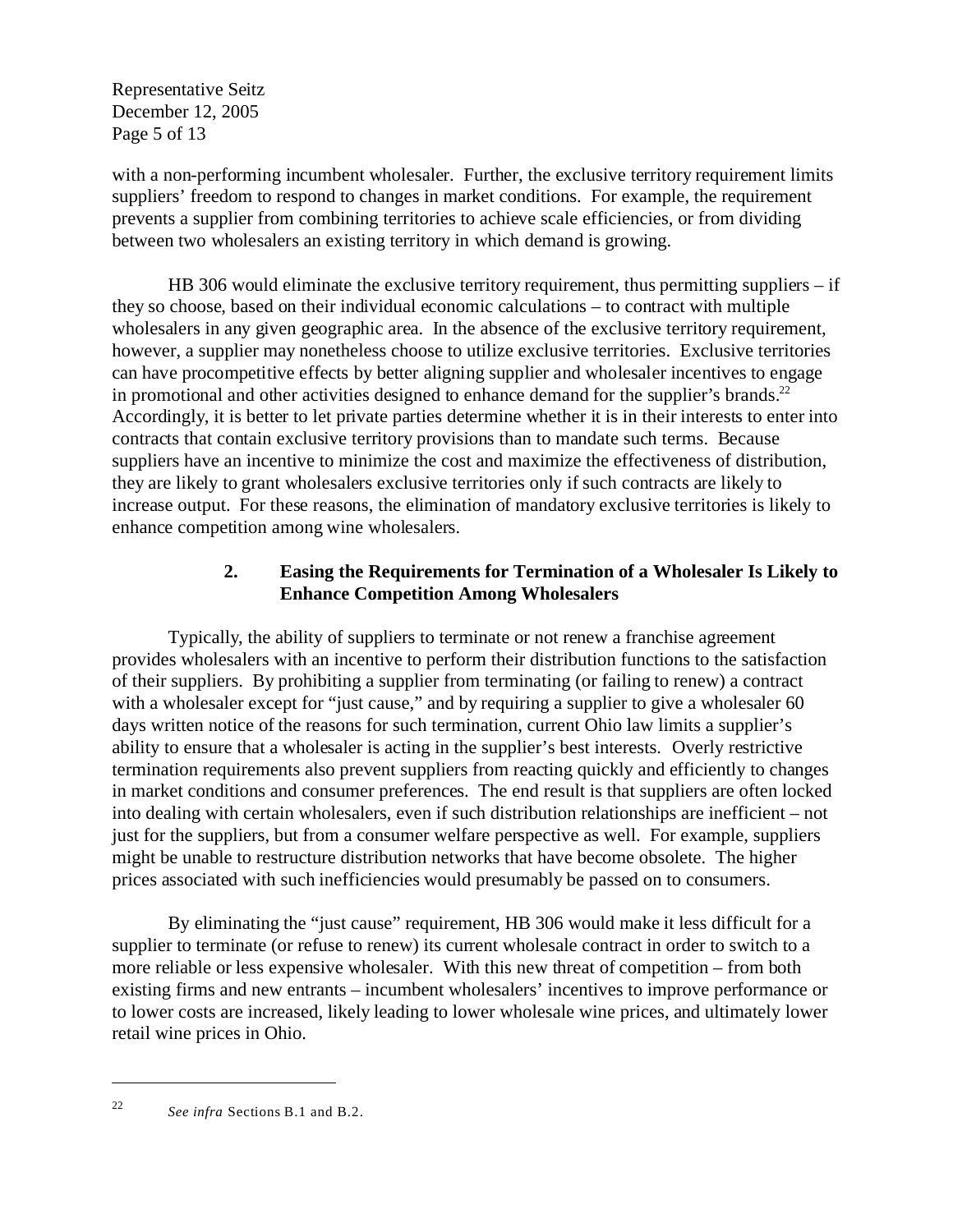Representative Seitz December 12, 2005 Page 6 of 13

### **3. Elimination of the Minimum Wholesale Markup Is Likely to Increase the Incentive for Wholesalers to Reduce Their Prices**

Finally, elimination of the minimum wholesale markup will likely increase the incentive for wholesalers to lower their prices.<sup>23</sup> The currently mandated 33.3 percent minimum markup ensures that wholesalers achieve a minimum margin on their wine sales to retailers. The economic effect of this markup, however, is to limit price competition among wholesalers (to the extent that such competition exists under the current regime) and to protect inefficient, high-cost wholesalers from competition from lower-cost, more efficient rivals.<sup>24</sup>

Minimum wholesale markups have market-distorting effects similar to those caused by sales-below-cost statutes in effect in many states.<sup>25</sup> The FTC staff has commented on several such statutes, particularly those directed at gasoline prices.<sup>26</sup> As explained by the staff in such comments, the primary concern with sales-below-cost statutes is that they deter firms from lowering their prices, thus depriving consumers of the benefits of competition. The minimum wholesale markup on Ohio wines similarly deprives consumers of the benefits of unbridled competition among wine wholesalers: lower prices, increased output, higher quality products, and greater variety of brands.

Just as sales-below-cost statutes were originally concerned with "fair" treatment of (particularly, smaller) businesses, the minimum wholesale markup serves to protect inefficient wholesalers from competition from more efficient marketplace rivals. This type of economic protectionism, however, is anathema to the goals of competition law, which is focused on

<sup>&</sup>lt;sup>23</sup> The local media has reported that Ohio consumers pay the highest prices in the United States for wine, in large part due to the state-mandated minimum wholesale and retail markups. *See* John S. Long, *Wine Costs in Ohio Are Highest in Nation*, CLEV. PLAIN DEALER, Mar. 3, 2002, at A1 (finding that "[c]onsumers can pay from one fourth to one half more for a bottle of wine in Ohio than in other states.").

<sup>&</sup>lt;sup>24</sup> Although HB 306 does not address the minimum retail markup for wine (or any other alcoholic beverage), that minimum markup similarly limits price competition among retailers and protects inefficient, high-cost retailers from competition from more efficient rivals, all to the detriment of wine consumers in Ohio.

<sup>25</sup> In fact, some of these statutes are based on minimum markups above some definition of cost. *See, e.g.*, MD. CODE ANN., COM. LAW § 11-401(b) (cost to retailer defined as invoice and transportation costs plus 5-7% markup); CAL. BUS. & PROF. CODE § 17026 (cost of distribution is invoice or replacement cost plus 6% markup in absence of proof of "cost of doing business").

<sup>26</sup>*See, e.g.*, Letter from FTC Staff to Mich. State Rep. Gene DeRossett (June 17, 2004), *at*  http://www.ftc.gov/os/2004/06/040618staffcommentsmichiganpetrol.pdf; Letter from FTC Staff to Kan. State Sen. Les Donovan (Mar. 12, 2004), *at* <http://www.ftc.gov/be/v040009.pdf>; Letter from FTC Staff to Ala. State Rep. Demetrius Newton (Jan. 29, 2004), *at* <http://www.ftc.gov/be/v040005.htm>; Letter from FTC Staff to Wis. State Rep. Shirley Krug (Oct. 15, 2003), *at* <http://www.ftc.gov/be/v030015.htm>; Letter from FTC staff to New York Attorney Gen. Eliot Spitzer (July 24, 2003), *at* <http://www.ftc.gov/be/nymfmpa.pdf>.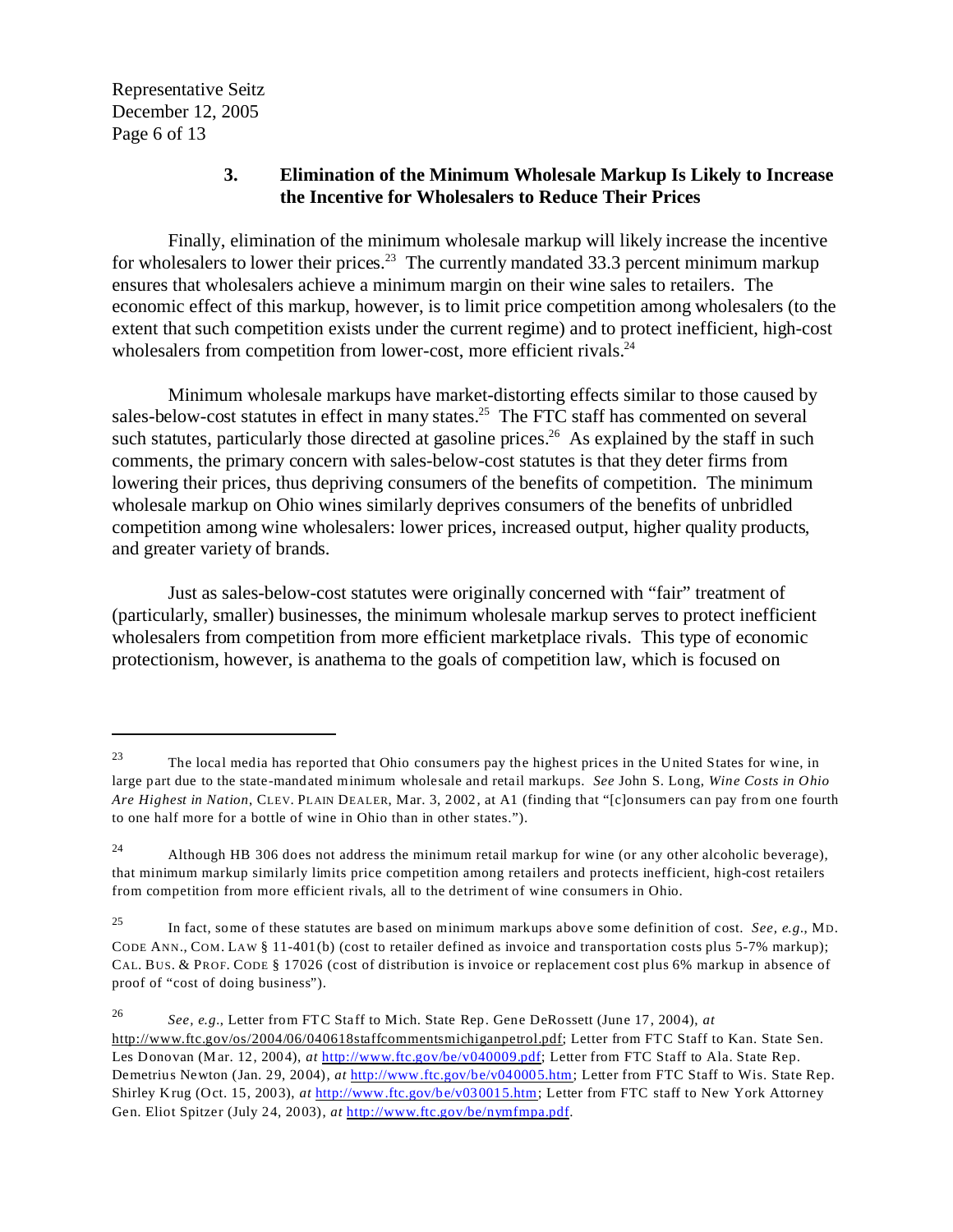Representative Seitz December 12, 2005 Page 7 of 13

protecting consumer welfare, rather than protecting competitors from "too much" competition.<sup>27</sup>

## **B. Increase in Competition Among Wine Suppliers**

As explained below, the incentives of suppliers and wholesalers to engage in activities designed to enhance demand for the suppliers' products are likely to differ. For example, wholesalers are unlikely to promote a specific brand as vigorously as the supplier would wish. Suppliers therefore typically contract with wholesalers to require them to take certain demandenhancing actions with respect to the suppliers' products. By decreasing the cost associated with terminating wholesalers, the Proposed Legislation is likely to increase wholesalers' incentives to take such demand-enhancing actions. Further, by eliminating mandatory exclusive territories, the Proposed Legislation is likely to reduce suppliers' distribution costs. The net result thus is likely to be more intense competition among suppliers, to the benefit of consumers.

# **1. Suppliers' and Wholesalers' Incentives to Increase Sales Are Likely to Differ**

Suppliers (such as wine manufacturers) typically treat distribution as one of many inputs involved in getting a final product to consumers. And as is the case with other inputs, suppliers want to receive the best distribution services at the lowest possible prices to allow them to compete more effectively against their rivals for consumers' business. Wholesalers, however, typically care less about stimulating sales of a particular brand than suppliers  $do.^{28}$  Suppliers tend to benefit more than wholesalers when wholesalers increase demand for the suppliers' product. A consumer who discovers a wine supplier's brand due to wholesaler effort (perhaps by providing point-of-sale information or negotiating better product placement), for example, will continue to purchase the brand regardless of which wholesaler supplies it; although the supplier has gained a new customer, that new customer has no allegiance to the wholesaler. Consequently, competing wholesalers that do not provide demand-enhancing services could benefit when another wholesaler creates demand for a particular brand: the so-called "free-rider" wholesaler could charge retailers lower wholesale prices for the brand because they do not have to cover the costs of demand-enhancing efforts – and capture the increased demand.<sup>29</sup> Of course,

<sup>27</sup>*Cf. Brunswick Corp. v. Pueblo Bowl-O-Mat, Inc.*, 429 U.S. 477, 488 (1977) (quoting *Brown Shoe Co. v. United States*, 370 U.S. 294, 320 (1962)) (Congress designed the antitrust laws for "the protection of competition, not competitors").

<sup>28</sup>*See* Benjamin Klein & Kevin M. Murphy, *Vertical Restraints as Contract Enforcement Mechanisms*, 31 J.L. & ECON. 265 (1988).

<sup>29</sup>*See* Lester G. Telser, *Why Should Manufacturers Want Fair Trade?*, 3 J.L. & ECON. 86 (1960). A supplier also may have an incentive to act opportunistically when a wholesaler has made large investments to increase the demand of a particular brand, for instance, by threatening to terminate its relationship with the incumbent wholesaler and turn over the business to a competing wholesaler (who could free-ride on the incumbent wholesaler's efforts) unless it receives price concessions. Of course, private contractual solutions often are employed by parties to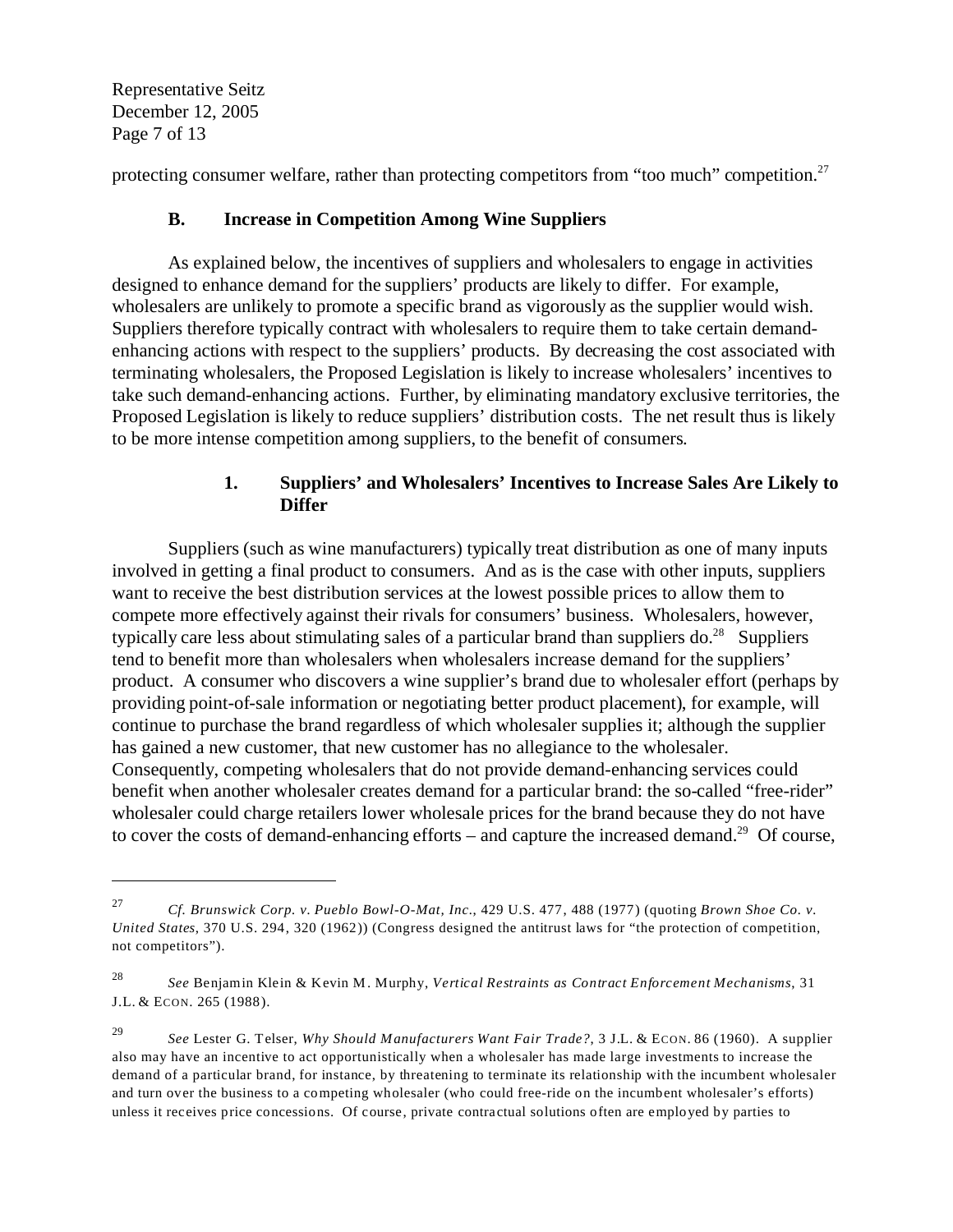Representative Seitz December 12, 2005 Page 8 of 13

knowing that other wholesalers may free-ride on its effort, a distributor is not likely to engage in high levels of sales-generating activities in the first place. This is likely to reduce product information available to consumers in the marketplace and ultimately consumer purchases.

Additionally, because a wholesaler does not reap the full benefit of a supplier's reputation, it is likely to have less incentive than the supplier to maintain a level of quality associated with a particular brand. When this happens, consumers pay for more quality than they actually receive, and thus are unlikely to purchase the supplier's product again. For example, when a consumer does not enjoy a wine because it has not been handled properly and consequently decides not to purchase that particular brand again, the supplier loses all of that customer's potential future purchases, regardless of where they are made.30 The wholesaler, by contrast, loses only the future sales to that customer that would have been made by retailers that the wholesaler supplies.

Further, when a supplier's profit margin for an additional sale is large in relation to the wholesaler's, the wholesaler rationally will not provide as much effort in securing an additional sale as the supplier would desire, meaning that undecided consumers are less likely to receive product information that they may find valuable in making purchase decisions.

Wholesale pricing also affects the demand for a supplier's product. As discussed above, from the supplier's point of view, the cost of the services that a wholesaler provides are but one part of the final price that consumers pay. As with other costs, suppliers would like the costs of distribution to be as low as possible to make their product more competitive. Typically, the price that wholesalers charge retailers – which includes both the price of the supplier's product plus the cost of distribution – will be higher than the price that a supplier would set if it distributed the product itself. This is because the wholesale price is likely to include a markup over the cost of distribution, which the supplier would not charge retailers if it distributed its own product.<sup>31</sup> When a supplier's product is marked up twice, this ultimately leads to higher retail prices and

eliminate or mitigate such opportunistic behavior. *See*, *e.g*., Benjamin Klein, *Exclusive Dealing as Competition for Distribution "on the Merits*,*"* 12 GEO. MASON L. REV. 119 (2003).

<sup>30</sup> Without proper handling, total demand for the wine (*i.e*., not merely demand at the one retail location) would be lower because consumers likely would associate the poor quality not with the retailer's inadequate handling, but with the manufacturer's product. Similarly, a fast food franchisee that uses inferior products at its restaurant does not internalize the full costs of its actions, because consumers will associate the bad experience with the franchisor's brand name, not a particular franchisee. *See* Benjamin Klein, *The Economics of Franchise Contracts*, 2 J. CORP. FIN. 9 (1995); Paul H. Rubin, *The Theory of the Firm & the Structure of the Franchise Contract*, 21 J.L & ECON. 223 (1978).

<sup>31</sup> Of course, as discussed *supra*, state-mandated minimum wholesale and retail markups lead to even higher retail prices.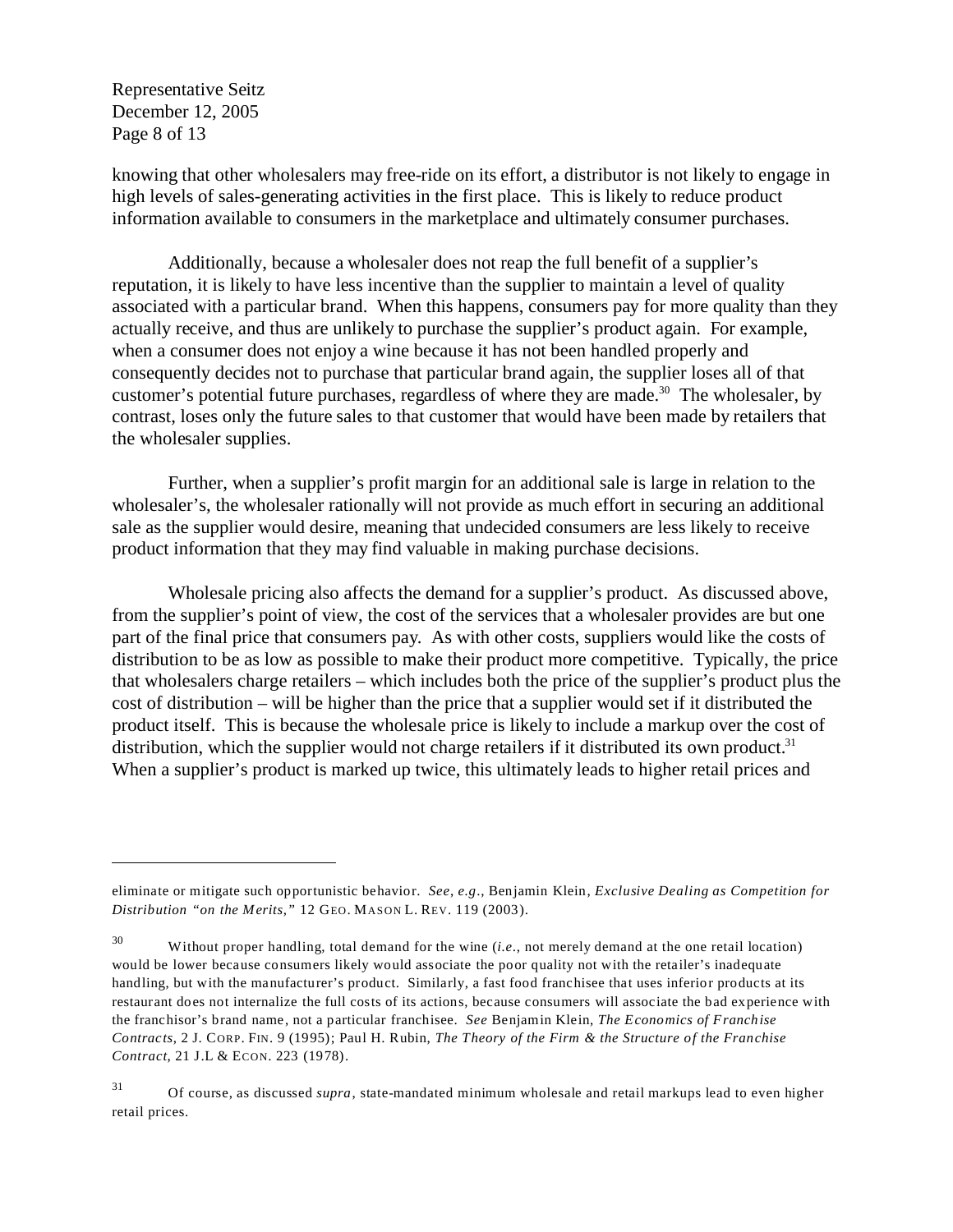Representative Seitz December 12, 2005 Page 9 of 13

concomitantly lower rates of output.32

## **2. Vertical Arrangements Can Mitigate Misaligned Incentives**

Because wholesalers are unlikely to promote a specific brand as vigorously as the supplier would wish, suppliers and wholesalers typically enter into agreements that require wholesalers to take certain actions designed to enhance competition with competing brands. For example, contracts may include quality standards or sales quotas to limit wholesaler markups. They also may include exclusive territory provisions designed to provide wholesalers with additional incentives to provide sales-generating efforts<sup>33</sup> or exclusive dealing requirements to focus dealer efforts on the supplier's – rather than a rival's – product.<sup>34</sup> As many economic studies have found, such provisions tend to benefit consumers in the form of higher output, lower prices, and improved services.<sup>35</sup> Further, the U.S. Supreme Court has noted on numerous occasions how

34 Exclusive dealing agreements can be used to prevent distributors from using direct investments made by a supplier to promote rivals' products. *See* Howard P. Marvel, *Exclusive Dealing*, 25 J.L. & ECON. 1 (1982). Additionally, exclusive dealing can be used to assure that suppliers receive the sales-generating effort that they have bargained for from distributors (*e.g.*, through direct payment or through increased revenue that comes with exclusive territories), rather than distributors focusing their efforts on competing brands. *See* Klein, *supra* note 28.

 $32$  Not only are consumers worse off (due to higher prices and lower output) because of the double markup, but the joint profits earned by the supplier and the wholesaler are lower as well, because when one of these two firms raises its price, the gain from the increment in price is accrued entirely by the price-raising firm, while the loss from fewer consumers buying the product is distributed over both firms. That is, the final price ends up being higher than if a single, integrated firm had been exposed to all gains and losses.

<sup>33</sup>*See* Tim R. Sass & David S. Saurman, *Mandated Exclusive Territories and Economic Efficiency: An Empirical Analysis of the Malt-Beverage Industry*, 36 J.L. & ECON. 153 (1993) (finding that in states where exclusive territories are mandated for beer wholesalers, prices tend to be higher and demand tends to be higher, consistent with exclusive territories leading beer wholesalers to provide more sales-generating effort).

<sup>35</sup>*See*, *e.g*., Tasneem Chipty, *Vertical Integration, Market Foreclosure, and Consumer Welfare in the Cable Television Industry*, 91 AM. ECON. REV. 428 (2001); Michael G. Vita, *Regulatory Restrictions on Vertical Integration and Control: The Competitive Impact of Gasoline Divorcement Policies*, 18 J. REG. ECON. 217 (2000); Margaret E. Slade, *Beer and the Tie: Did Divestiture of Brewer-Owned Public Houses Lead to Higher Beer Prices?*, 108 ECON. J. 565 (1998); Jan B. Heide, Shantanu Dutta & Mark Bergen, *Exclusive Dealing and Business Efficiency: Evidence from Industry Practice*, 41 J.L. & ECON. 387 (1998); Michael G. Vita, *Must Carry Regulations for Cable Television Systems: An Empirical Analysis*, 12 J. REG. ECON. 159 (1997). Two recent papers that have reviewed the empirical literature on vertical restraints find that most studies' results are consistent with vertical restraints being procompetitive. *See* James C. Cooper, Luke M. Froeb, Daniel P. O'Brien & Michael G. Vita., *Vertical Antitrust Policy as a Problem of Inference*, 23 INT'L J. INDUS. ORG. 639 (2005); Francine Lafontaine & Margaret Slade, *Exclusive Contracts and Vertical Restraints: Empirical Evidence and Public Policy*, in Paola Buccirossi ed. HAND BOO K OF ANTITRUST ECONOM ICS (forthcoming 2005), *at*  http://www2.warwick.ac.uk/fac/soc/economics/staff/faculty/slade/wp/ecsept2005.pdf.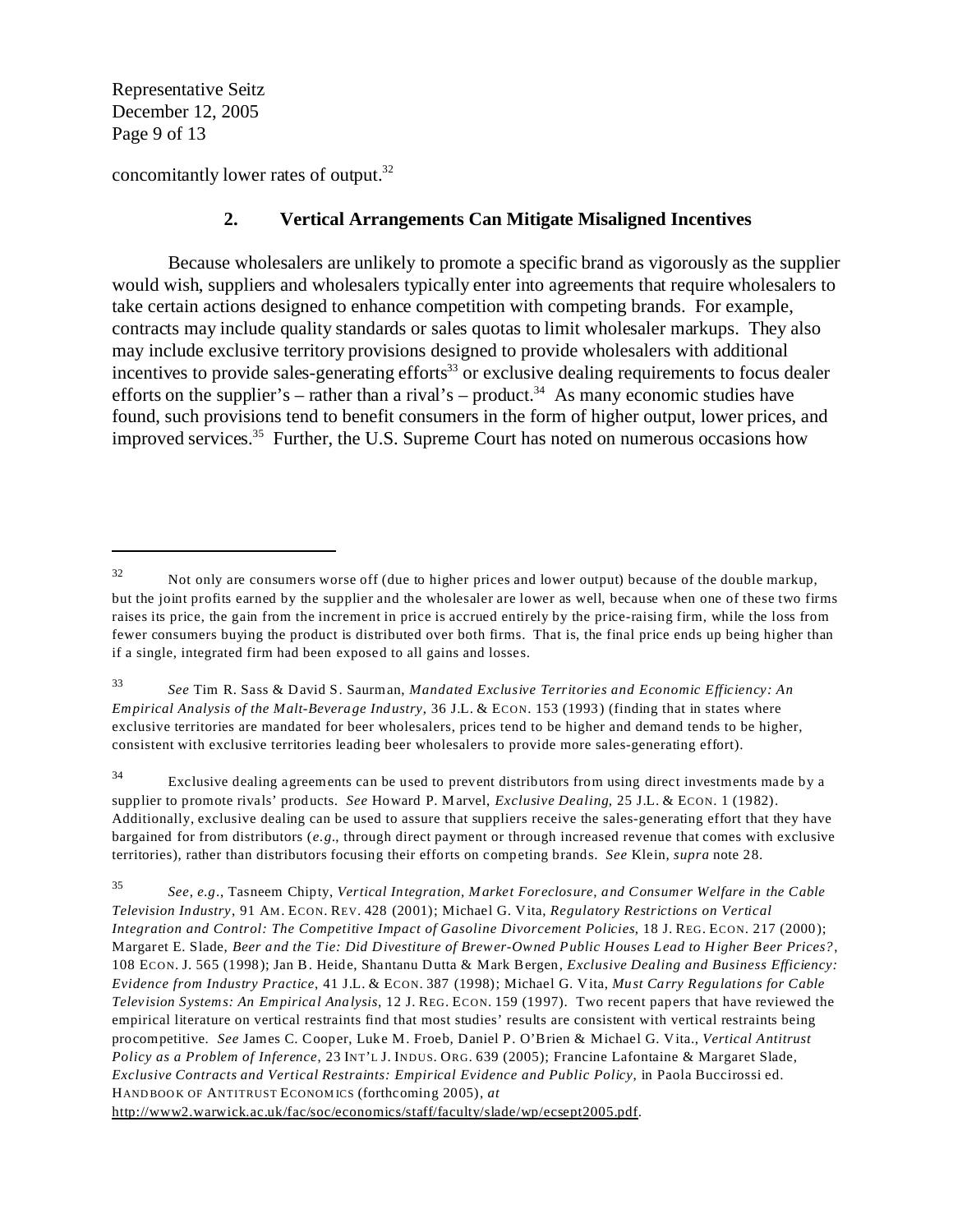Representative Seitz December 12, 2005 Page 10 of 13

vertical contracts can intensify competition among suppliers, $36$  which benefits consumers with lower prices and improved quality.<sup>37</sup>

## **3. Decreasing the Cost of Terminating a Wholesaler Is Likely to Increase Wholesalers' Incentives to Provide Demand-Enhancing Services**

As discussed above, by prohibiting a supplier from terminating (or failing to renew) a contract with a wholesaler except for "just cause," current Ohio law limits a supplier's ability to ensure that wholesalers take actions to increase the demand for the supplier's products.<sup>38</sup> By eliminating the just cause requirement, HB 306 would decrease the cost – and thus increase the feasibility – of terminating (or not renewing) a wholesaler. Absent a credible warning of termination (or non-renewal) by the supplier, wholesalers have less incentive to stimulate demand as their contracts require.<sup>39</sup> An increase in the ability of suppliers to control wholesalers' activities is likely to provide Ohio consumers with the lower prices, increased output, and better quality that result from more intense competition among wine brands.

# **4. Easing of Termination Restrictions May Increase Small Suppliers' Abilities to Compete with Large Suppliers**

The current termination requirements in Ohio law may affect smaller suppliers to a greater extent than larger suppliers because larger suppliers may be in a better position to incur the legal costs typically associated with a wholesaler termination and thus have a greater ability to exercise control over wholesalers. Established brands that advertise heavily, moreover, may not rely as much on wholesaler effort. Consequently, the Proposed Legislation may lead to more variety as smaller suppliers find it less difficult to market their product than they currently do.<sup>40</sup>

<sup>36</sup>*See, e.g.*, *State Oil Co. v. Khan*, 522 U.S. 3 (1997); *Business Elecs. Corp. v. Sharp Elecs. Corp.*, 485 U.S. 717 (1988); *Monsanto Co. v. Spray-Rite Serv. Corp.,* 465 U.S. 752 (1984); *Cont'l T.V., Inc. v. GTE Sylvania Inc*., 433 U.S. 36 (1977).

<sup>37</sup>*See Nat'l Soc'y of Prof'l Eng'rs v. United States*, 435 U.S. 679, 695 (1978) ("ultimately competition will produce not only lower prices, but also better goods and services").

<sup>38</sup>*See* James A. Brickley *et al.*, *The Economic Effects of Franchise Termination Laws*, 34 J.L. & ECON. 101, 113 (1991) (analysis of case law supports the premise that termination laws increase the cost of termination and nonrenewal); *see also* Tracey A. Nicastro, *How the Cookie Crumbles: The Good Cause Requirement for Terminating a Franchise Agreement*, 28 VAL. U. L. REV. 785, 796-98 (1994) (cataloging several courts' interpretations of "good cause" that limit a franchisor's ability to terminate franchisees).

<sup>39</sup> In an extreme example of wholesaler non-performance, a wholesaler may refuse to supply retailers with the supplier's product at all (*i.e.*, "park" the brand). In these situations, consumers in the wholesaler's territory are deprived of the product altogether.

<sup>&</sup>lt;sup>40</sup> Yet another source of greater variety for Ohio wine consumers is direct shipment of out-of-state (and instate) wines purchased online. In a 2003 report, the Commission staff found that, among other things, consumers can purchase many wines online that are not available in local retail stores, and that, depending on the circumstances,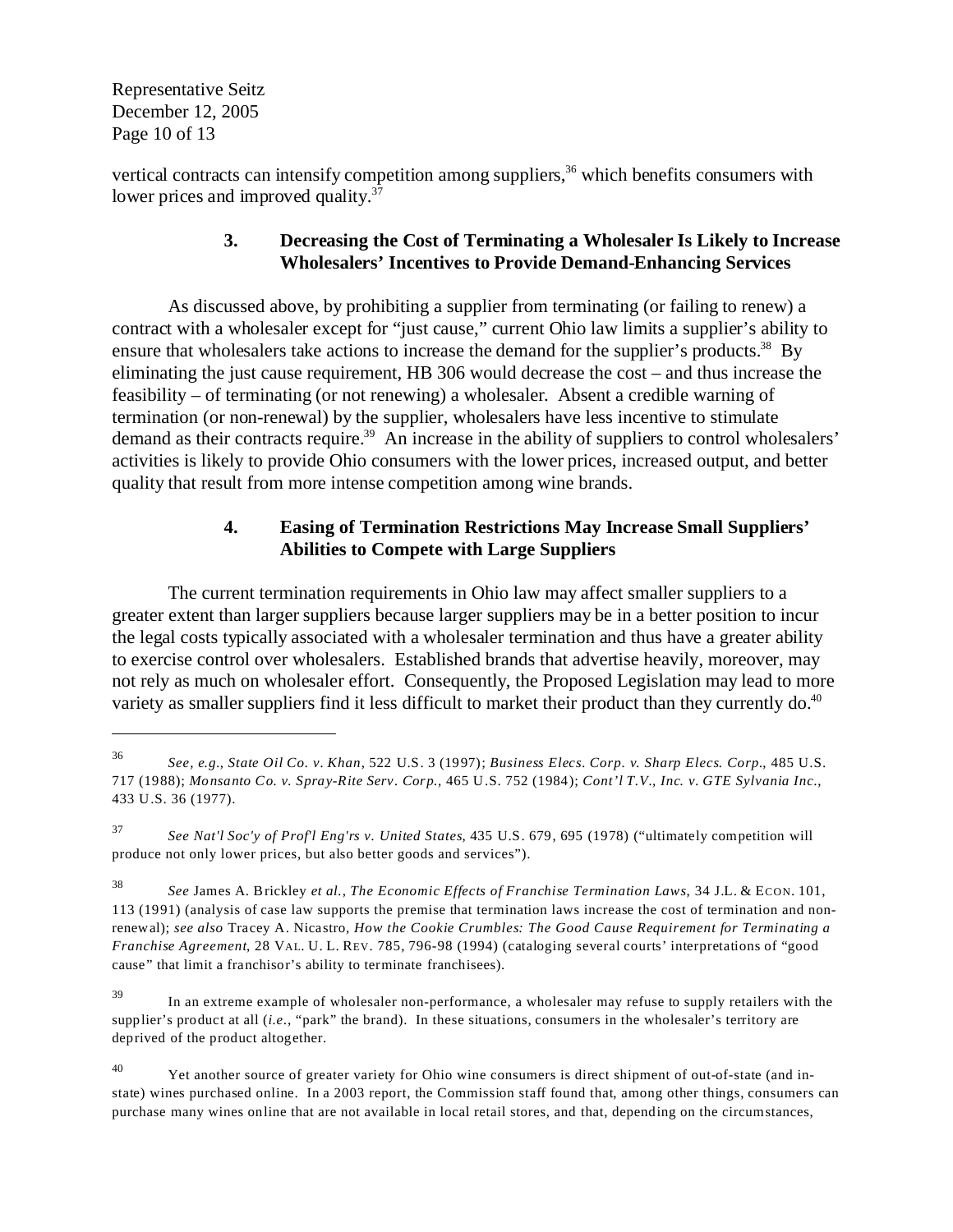Representative Seitz December 12, 2005 Page 11 of 13

Further, to the extent that larger suppliers have brands that compete with small suppliers' brands, if the Proposed Legislation lowers small suppliers' distribution costs relatively more than it lowers large suppliers' distribution costs, it may have the effect of increasing the aggressiveness of large suppliers' pricing for those brands that compete with small suppliers' brands, thus lowering the price that Ohio consumers pay for those brands of wine.

## **5. Elimination of Mandatory Exclusive Territories Is Likely to Decrease Suppliers' Distribution Costs**

The currently mandated exclusive territories for wine sales in Ohio, coupled with the overly restrictive termination provisions, likely have served to increase a supplier's cost of distribution. For the reasons discussed above, the current termination requirements make it difficult to terminate a wholesaler that fails to exert sufficient effort to promote a supplier's brand. At the same time, the exclusive territory requirement prevents a supplier from simply hiring another wholesaler in the same territory to distribute the supplier's brand in competition with the non-performing incumbent wholesaler. Further, the exclusive territory requirement limits suppliers' freedom to respond to changes in market conditions. For example, the requirement prevents a supplier from combining territories to achieve scale efficiencies or dividing between two wholesalers an existing territory in which demand is growing.

As discussed above, although a supplier may choose to maintain exclusive territories upon enactment of HB 306 because it makes economic sense for that supplier to do so, it is better to let private parties determine whether it is in their interests to enter into contracts that contain exclusive territory provisions than to mandate such terms. Elimination of mandatory exclusive territories is likely to reduce the cost of distribution for suppliers as a group, and thus is likely to increase competition among that group.

## **C. Decrease in Transaction Costs for Wholesalers and Retailers**

Ohio law currently requires that wholesalers and retailers pay by cash or check immediately upon receipt of any wine shipment.<sup>41</sup> HB 306 would permit wine suppliers and wholesalers to extend up to thirty days of trade credit to wholesalers and retailers, respectively. It is well established that the use of trade credit can decrease the costs associated with the exchange

consumers can save money by purchasing wine online. *See* POSSIBLE ANTICOMPETITVE BARRIERS TO E-COMM ERCE: W INE, FTC STAFF REPORT 18-22 (2003), *at <u>[http://www.ftc.gov/os/2003/07/winereport2.pdf](http://www.ftc.gov/os/2003/07/winereport2.pdf.)</u> . As a result of the* settlement reached in *Stahl v. Taft*, No. 2:03cv00597 (S.D. Ohio), Ohio consumers currently may purchase wines by direct shipment from outside Ohio. *See* Ohio Division of Liquor Control Web site, *at* 

[http://www.liquorcontrol.ohio.gov/DirectShipping.htm](http://www.liquor) (providing relevant information and tax form). Proposed legislation that would permanently allow such shipments has been introduced in the Ohio Senate. *See* S.B. 179, 126th Gen. Assem., Reg. Sess. (Ohio 2005).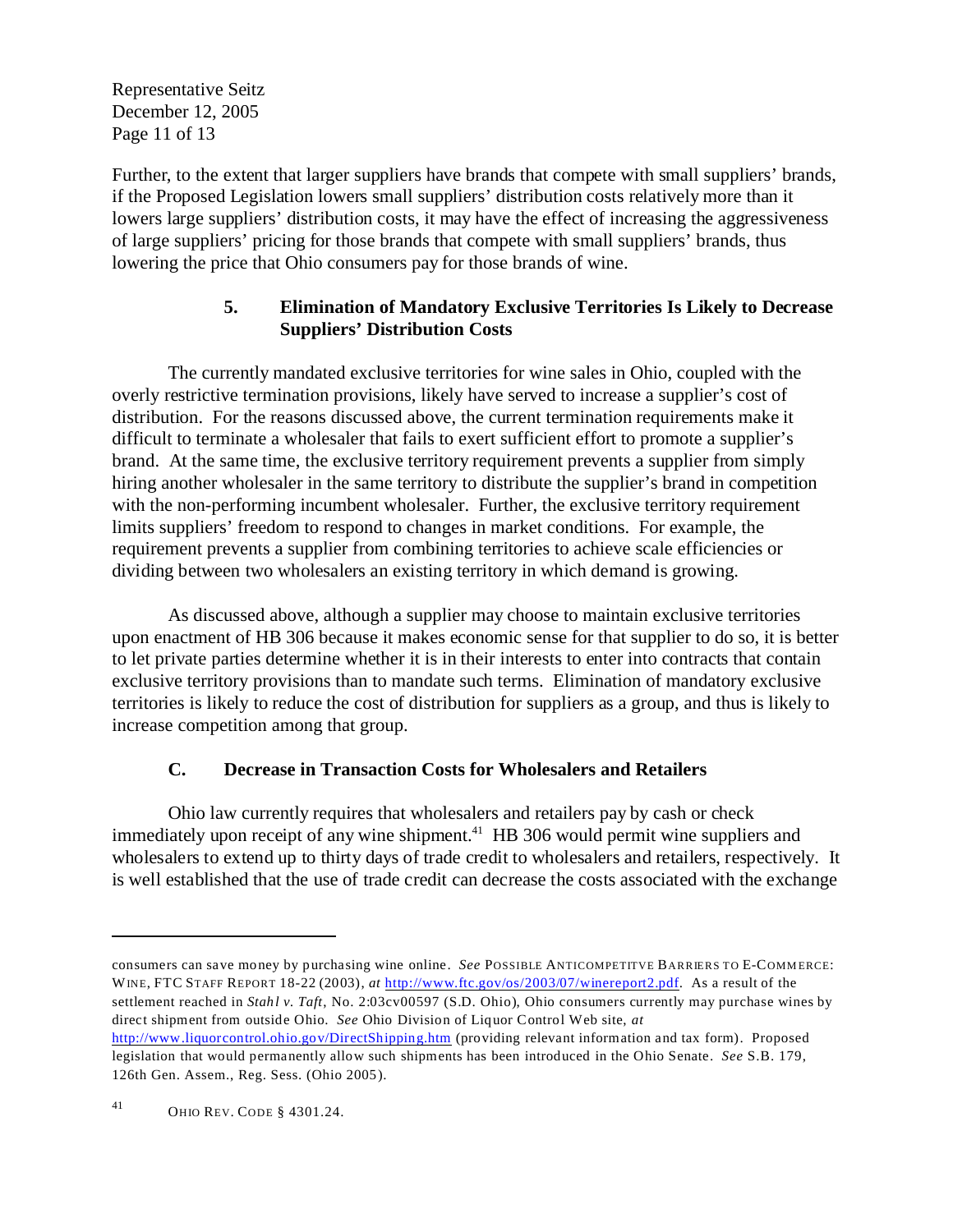Representative Seitz December 12, 2005 Page 12 of 13

of goods.42 HB 306 is thus likely to decrease the transaction costs for wholesalers and retailers of wine in Ohio. This reduction may be especially beneficial to smaller wholesalers and retailers, who may have more difficulty than their larger rivals in meeting the currently mandated cash requirement. Any reductions in transaction costs at the wholesale and retail levels, in turn, are likely to lead to reductions in the final prices paid by consumers.

#### **Conclusion**

HB 306 is likely to increase wholesalers' incentives to become more efficient, and to lower their prices and provide important demand-enhancing services for their suppliers' brands. HB 306 is therefore likely to decrease the costs of wine distribution and to increase competition among both wholesalers and suppliers. Further, HB 306 may disproportionately lower the distribution costs of smaller suppliers, potentially increasing competition among certain wine brands. Consequently, if the Proposed Legislation were enacted, Ohio consumers would likely pay lower prices for wine and may enjoy more variety. We urge the Ohio Legislature to take into account these likely effects on consumers when considering HB 306.

*See, e.g.*, Mitchell A. Petersen & Raghuram G. Rajan, *Trade Credit: Theories and Evidence*, 10 REV. FIN. STUDIES 661, 665 (1997) ("Trade credit may reduce the transaction costs of paying bills. Rather than paying bills every time goods are delivered, a buyer might want to cumulate obligations and pay them only monthly or quarterly. This will also enable an organization to separate the payment cycle from the delivery schedule.") (citation omitted); J. Stephen Ferris, *A Transactions Theory of Trade Credit Use*, 96 Q.J. ECON. 243, 244 (1981) ("[T]rade credit may arise as a way of lowering the exchange costs by separating the exchange of goods from the exchange of money."). 42